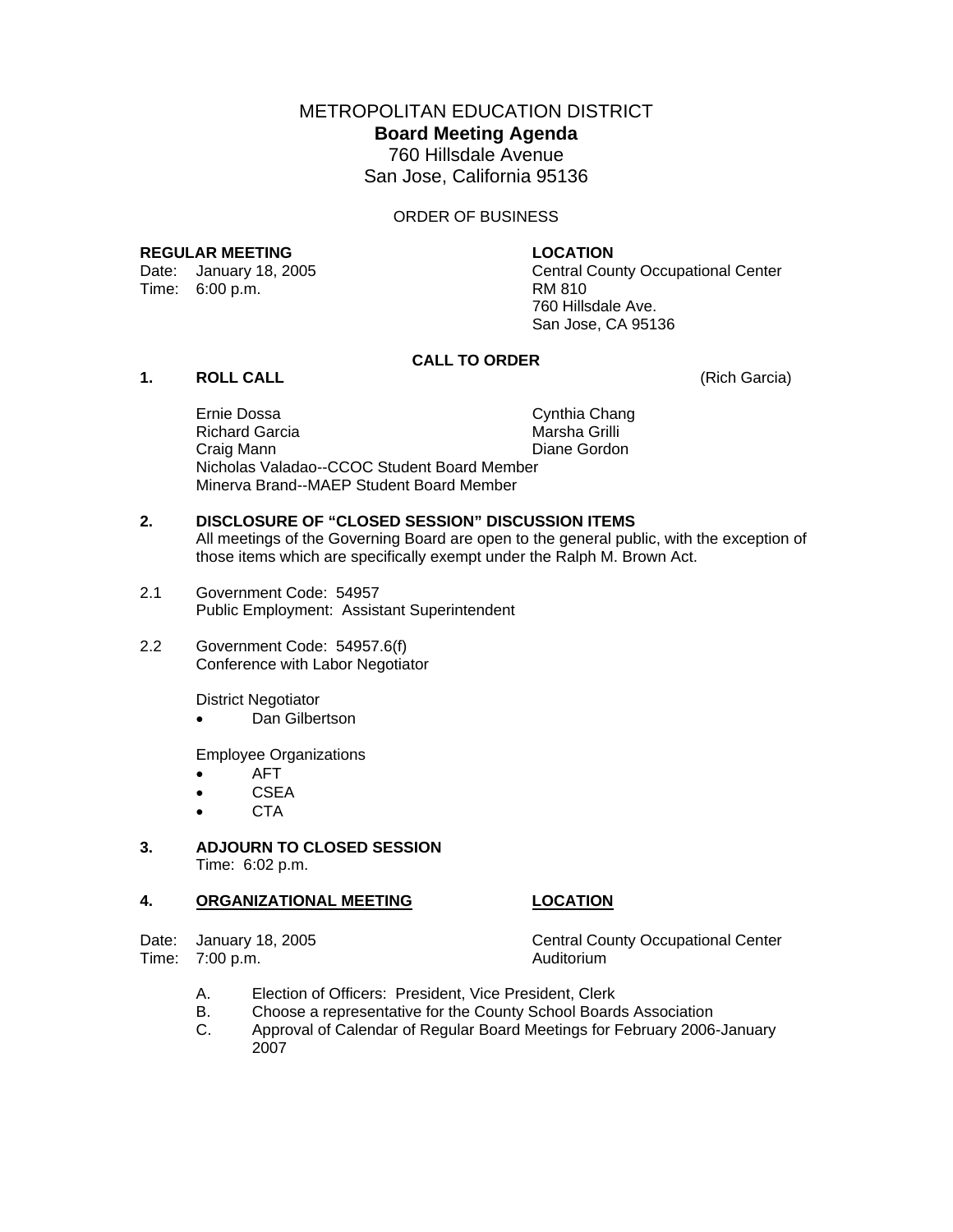|    | Date: January 18, 2005<br>Time: 7:00 p.m.                                      | <b>Central County Occupational Center</b><br>Auditorium |  |  |  |
|----|--------------------------------------------------------------------------------|---------------------------------------------------------|--|--|--|
| 6. | <b>PLEDGE OF ALLEGIANCE</b>                                                    | (Cynthia Chang)                                         |  |  |  |
| 7. | <b>REPORT OF CLOSED SESSION ACTIONS</b>                                        | (Rich Garcia)                                           |  |  |  |
| 8. | <b>ADOPT AGENDA</b>                                                            | (Rich Garcia)                                           |  |  |  |
| 9. | <b>STUDENT BOARD MEMBERS' REPORTS</b><br>Nicholas Valadao ___ Minerva Brand___ | (Rich Garcia)                                           |  |  |  |

**5. REGULAR MEETING (continued) LOCATION**

**10. SPECIAL ORDER OF BUSINESS** (Tim Hallett) The Superintendent will update the Board on special projects or may request that individuals be allowed to present an item out of order on the agenda to accommodate their schedules.

## **11. PUBLIC PRESENTATIONS & REPORTS**

11.1 Public Comments **(Rich Garcia) (Rich Garcia) (Rich Garcia)** 

This portion of the agenda provides an opportunity for members of the public to directly address the Governing Board on any item of interest to the public; however provisions of the Brown Act preclude any action being taken on any item not appearing on the posted agenda for action. Time limits allocated to the public testimony are 2 minutes for individuals and 5 minutes for organizations.

## **12.0 APROVAL OF MINUTES** (Rich Garcia)

12.1 Action Item: Approval of Minutes of Regular Board Meeting, December 14, 2005.

## **13.0 CONSENT CALENDAR**

All matters listed under the Consent Calendar are considered by the Governing Board to be routine and will be enacted in one motion. There will be no discussion of these items prior to the time the Board considers the motion, unless members of the Board or the Superintendent request specific items to be discussed and/or removed from the Consent Calendar.

The Superintendent recommends approval of Consent Calendar items 13.1.1 through 13.3.1

**\* \* \* \* \* \* \* \* \* \* \* \* \* \* \* \* \* \* \* \*** 

# **13.1 BUSINESS AND FINANCIAL FUNCTIONS**

- 13.1.1 Action Item: Approve December Board Warrant Approval List (Paul Hay)
- RECOMMENDATION: That the Governing Board approve the following warrant registers: #92655251-#92655308, dated December 5, 2005; #92655897- #92655917, dated December 6, 2005; #92657310-#92657350, dated December 8, 2005; #92659310-#92659366, dated December 13, 2005; #92659989, dated December 14, 2005; #92661496-#92661566, dated December 16, 2005.

 **(Budget Source: As indicated on Warrant Registers)**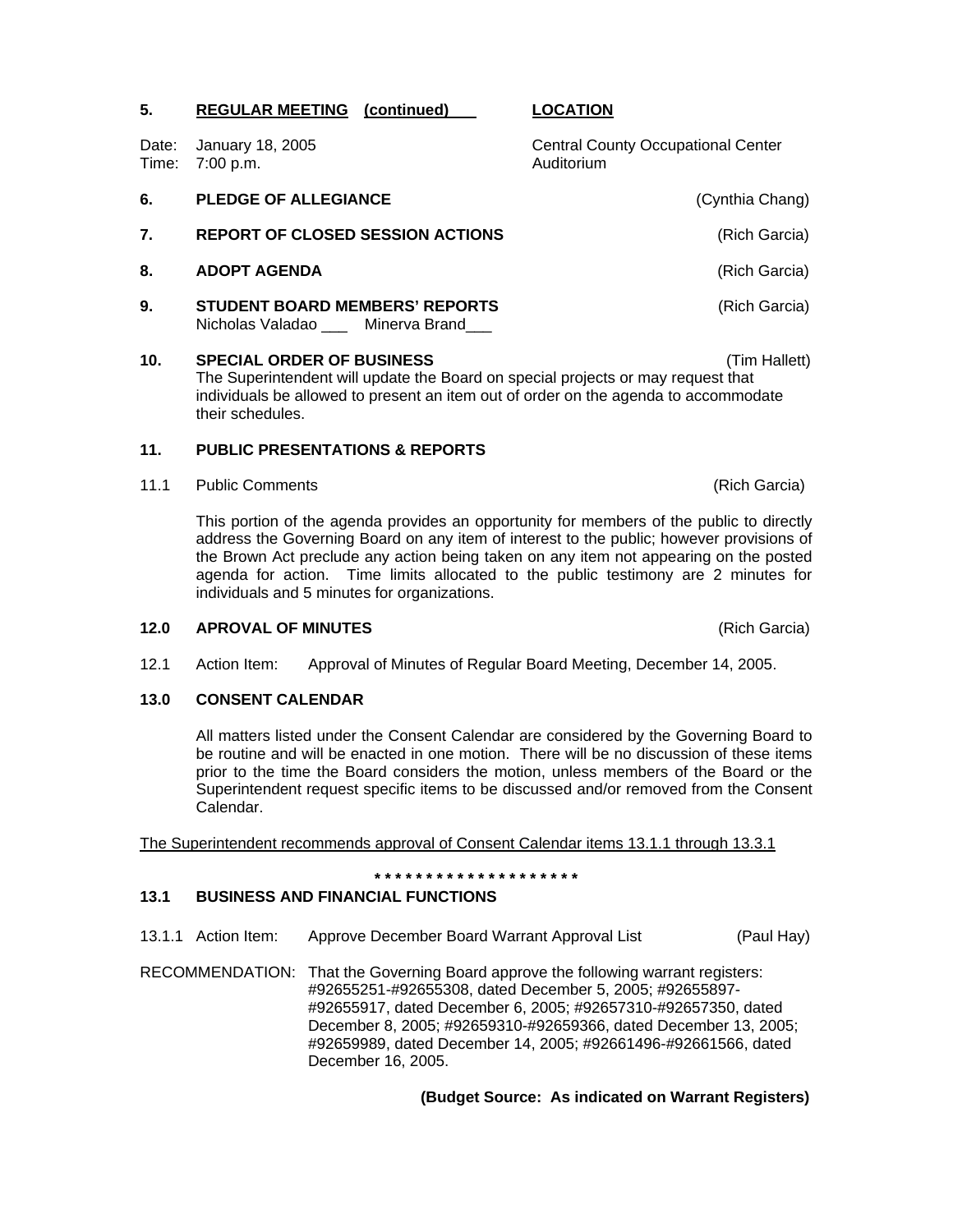13.1.2 Action Item: Approve Amended Deferred Maintenance Five Year Plan (Paul Hay)

RECOMMENDATION: That the Governing Board approve the revised Deferred Maintenance 5- Year Plan and authorize the Superintendent to submit it to the Office of Public School Construction (OPSC) for approval by the State Allocation Board.

(Paul Hay)

13.1.3 Action Item: Approve Agreement for Special Services with School Services of California, Inc

RECOMMENDATION: That the Governing Board approve the Agreement for Special Services with School Services of California, Inc. in the amount of \$1,860 plus actual expenses.

13.1.4 Action Item: Accept Donations (Paul Hay)

RECOMMENDATION: That the Governing Board accept the generous donations to the CCOC and MAEP classes

## **13.2 PERSONNEL**

13.2.1 Classified Personnel (Dan Gilbertson)

RECOMMENDATION: That the Governing Board approve the regular, hourly and out-of-class elections and resignations.

## **(Budget Source: Fund 010 and 110)**

## **13.3 INSTRUCTIONAL AND STUDENT FUNCTIONS**

13.3.1 Action Item: Williams Uniform Complaint Procedures Report (Jan Dreier)

RECOMMENDATION: That the Governing Board approve the quarterly report on the Williams Uniform Complaint Procedures.

**\* \* \* \* \* \* \* \* \* \* \* \* \* \* \* \* \* \* \* \*** 

## **END OF CONSENT ITEMS**

## **14.0 INFORMATION ITEMS**

None

# **END OF INFORMATION ITEMS**

## **15.0 ACTION ITEMS AND REPORTS**

# **15.1 BOARD AND ADMINISTRATIVE FUNCTIONS**

## **15.2 BUSINESS AND FINANCIAL FUNCTIONS**

15.2.1 Action Item: Monthly Budget Update (Paul Hay)

RECOMMENDATION: That the Governing Board approve the budget changes included in the Monthly Budget Update for the period ended 12/31/05.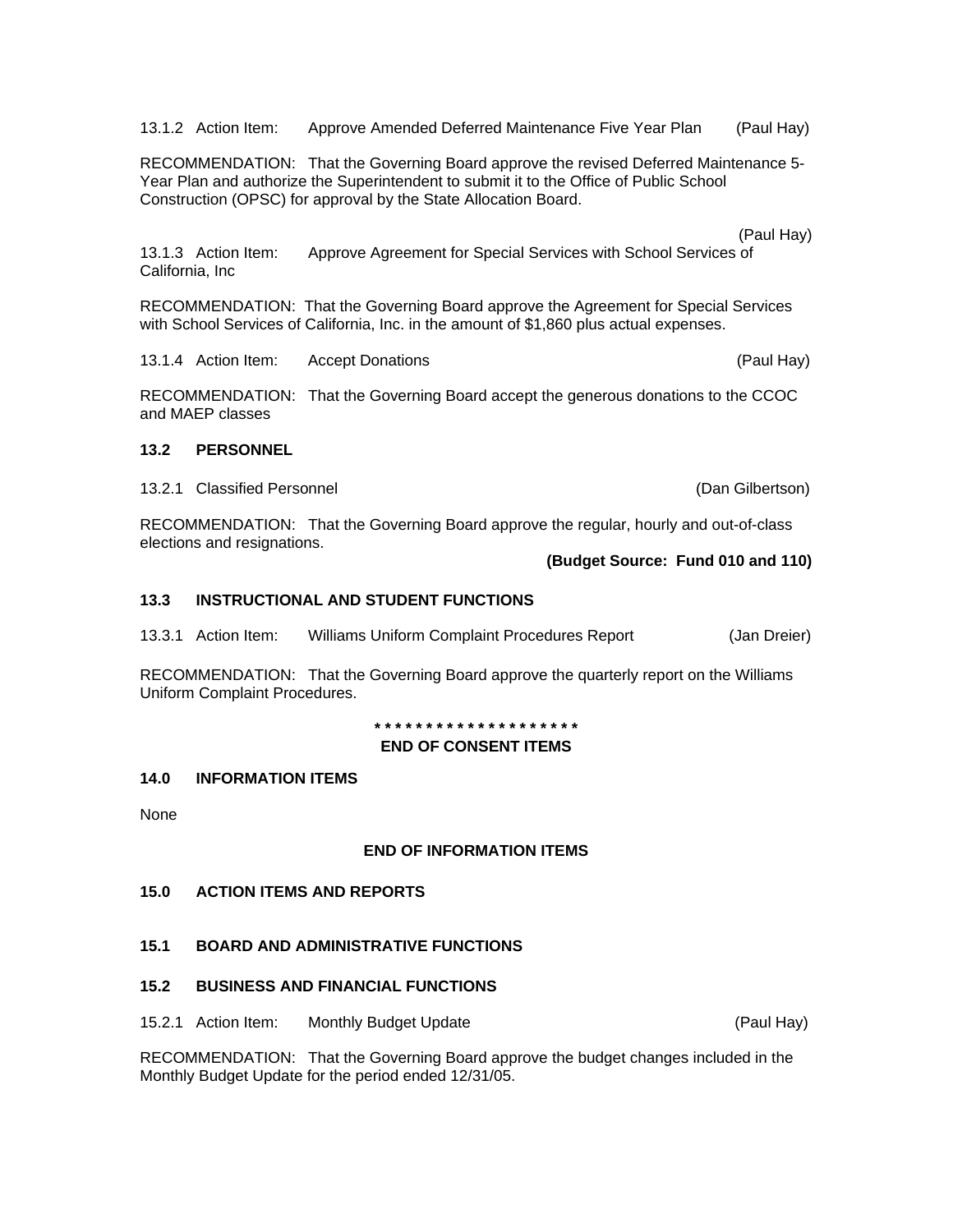15.2.2 Action Item: Fiscal Year 2004-05 Audit Report (Paul Hay)

RECOMMENDATION: That the Governing Board accept the audit report for fiscal year 2004-05.

(Paul Hay)

15.2.3 Action Item: Ratify Final Settlement Agreement and Mutual Release regarding a rent dispute with Capitol Auto Mall, LLC

RECOMMENDATION: That the Governing Board ratify the settlement agreement between the Metropolitan Education District and Capital Auto Mall, LLC.

(Paul Hay)

15.2.4 Action Item: Adopt Resolution #04-01-18-06, Establishing an Endowment Investment to Support Participation in Regional and National Vocational Competitions

RECOMMENDATION: That the Governing Board adopt Resolution #04-01-18-06, establishing an endowment investment to support participation by Central County Occupational Center (CCOC) students in regional and national vocational competitions.

(Paul Hay)

15.2.5 Action Item: Call for Bids to Replace Seven Transformers on the MetroED Hillsdale Avenue Campus

RECOMMENDATION: That the Governing Board approve a call for bids to replace seven transformers on the MetroED Hillsdale Avenue, San Jose, Campus.

(Paul Hay)

15.2.6 Action Item: Adopt Resolution #05-01-18-06 and #06-01-18-06 authorizing the investment of monies and bond proceeds in the California Local Agency Investment Fund

RECOMMENDATION: That the Governing Board approve resolutions #05-01-18-06 and #06-01- 18-06, authorizing the investment of District monies and District bond proceeds in the Local Agency Investment Fund.

## **15.3 PERSONNEL FUNCTIONS**

# **15.4 INSTRUCTIONAL AND STUDENT FUNCTIONS**

#### **16.0 EXECUTIVE REPORT/ADMINISTRATIVE REPORTS**

Oral Report: At this time Assistant Superintendent Jan Dreier will report to the Board on departmental items of significance.

Oral Report: Superintendent Tim Hallett will have recent significant information to present to the Governing Board on topics not on the agenda.

#### **17.0 BOARD COMMENTS** (Rich Garcia)

Individual Board members may report on: visits to schools, programs, conferences, meetings attended and/or items of interest to the public. A board member may wish to express a concern or observation about a topic not appearing on the agenda, or request items to be scheduled on a future agenda.

#### **18.0 Advanced Planning** (Rich Garcia)